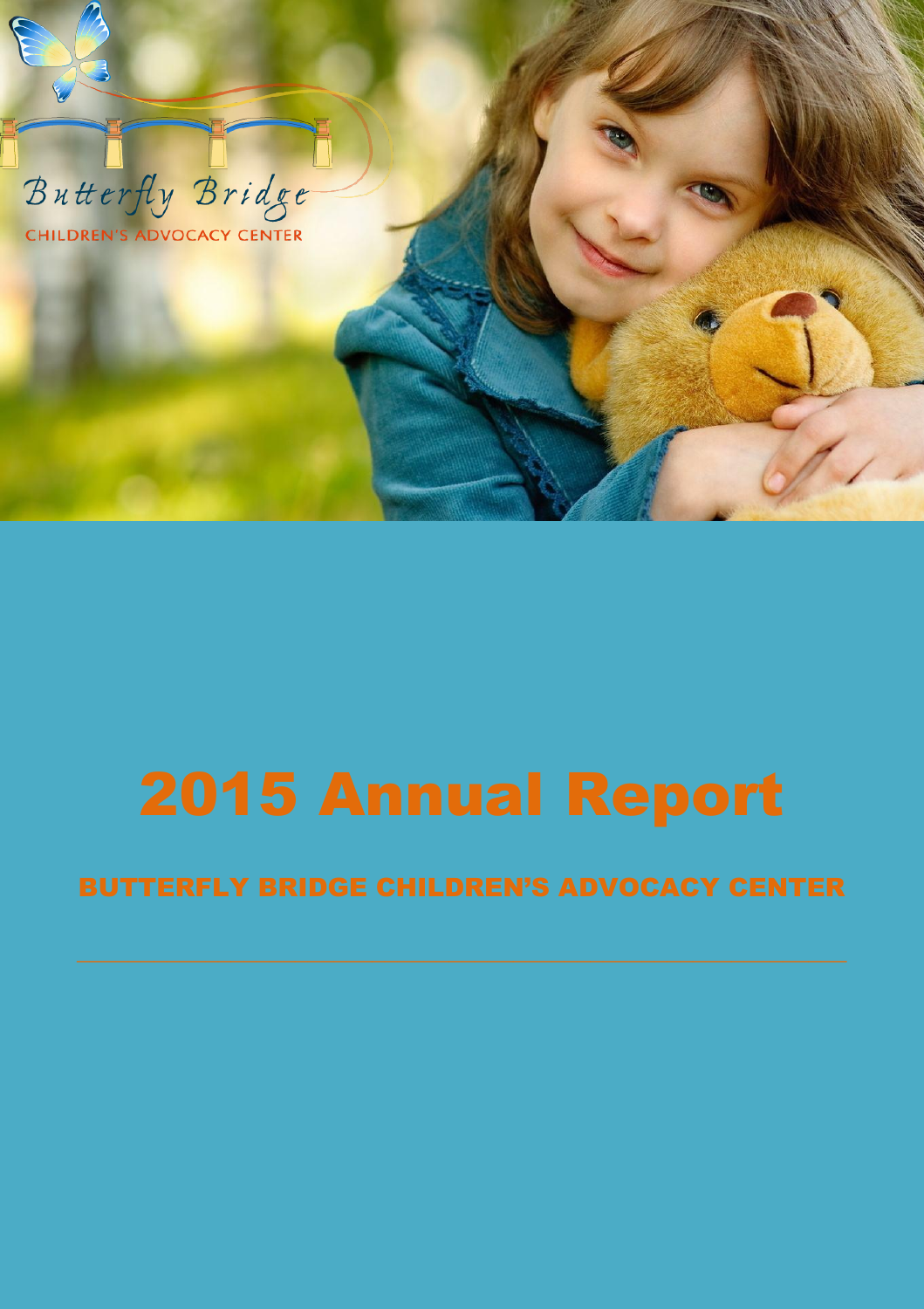Dear friends,

Every day, children and adolescents in Chilton County who have experienced traumatic and horrific forms of maltreatment come to Butterfly Bridge Children's Advocacy Center (CAC).

Every day, you help us give them their childhoods back. They get a chance for a new beginning and a new future.

2015 was an extremely busy year at Butterfly Bridge CAC. We saw the need and demand for more services than we were equipped to provide. With only two staff members, it was difficult to do everything we wanted to do for the children and families. It became very clear that we needed more staff and so the focus of our board of directors was finding resources so that we could add staff in 2016. During 2015, we also identified the need to extend services to the parents and caregivers of the children who need support throughout the process so badly as well.

We are extremely proud of the quality of services that we provide, but our goal is to have no more waiting lists for services in 2016. Children should not have to wait for life-changing therapy. Wait for the help they need to heal.

### **We cannot let this happen!**

As we look back on the past year, we also look forward to how we can best prepare to meet the ever-growing needs of our community. With your help, we can continue to give the children we serve the help and hope they so desperately deserve.

*Jana Zuelzke*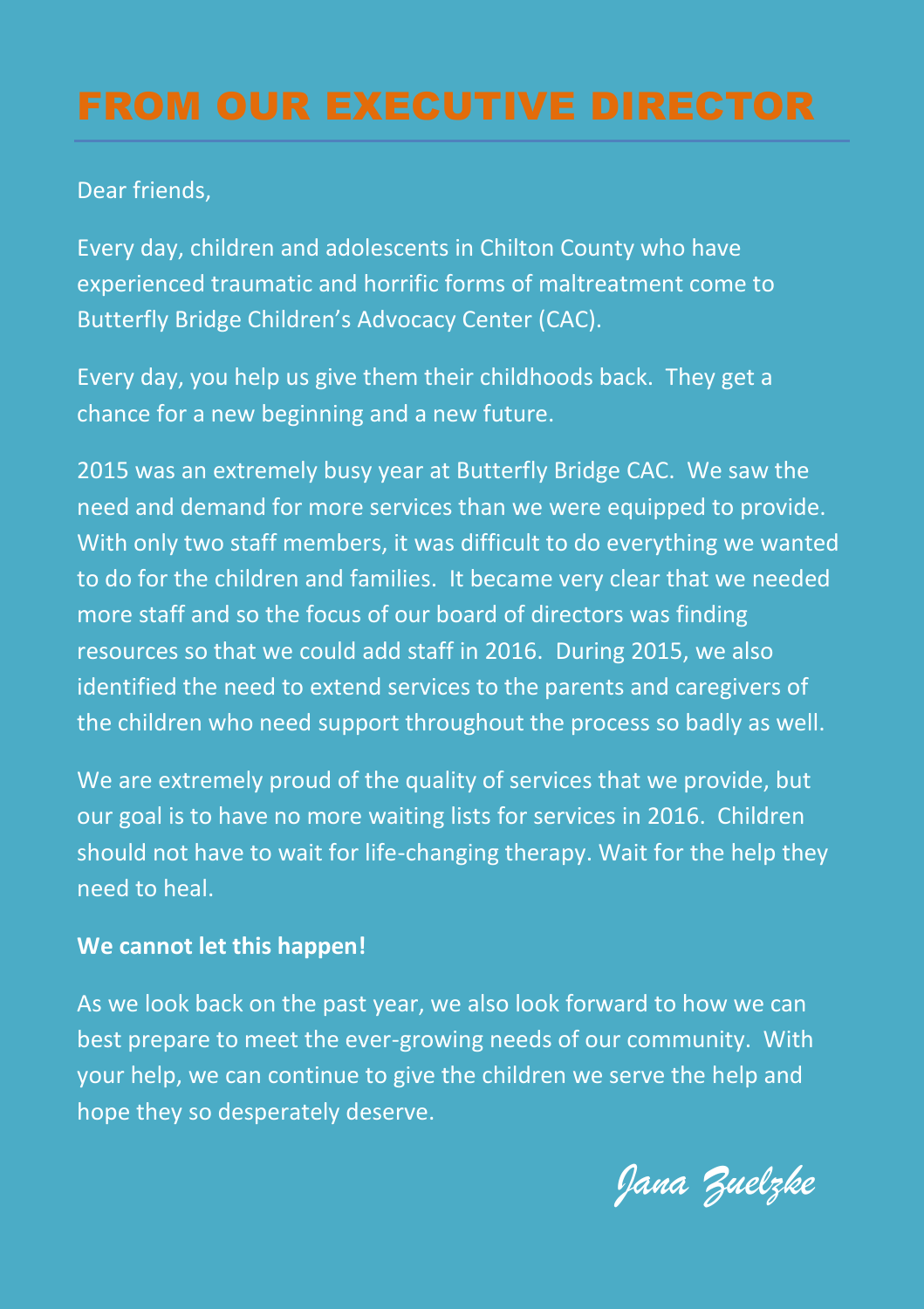We conducted **127** Forensic Interviews with 113 children and adolescents at the request of our local multi-disciplinary team at the onset of child abuse investigations.

**327** therapy sessions were provided to children and adolescents to help them heal from the abuse.

We conducted 13 Multi-disciplinary Team Case Review meetings in which **412** cases were reviewed that are currently under investigation or in the criminal justice system.

**392** Advocacy Services were provided which included advocacy at the time of the Forensic Interview at Butterfly Bridge, extensive follow-up with the families, court preparation, and court accompaniment.









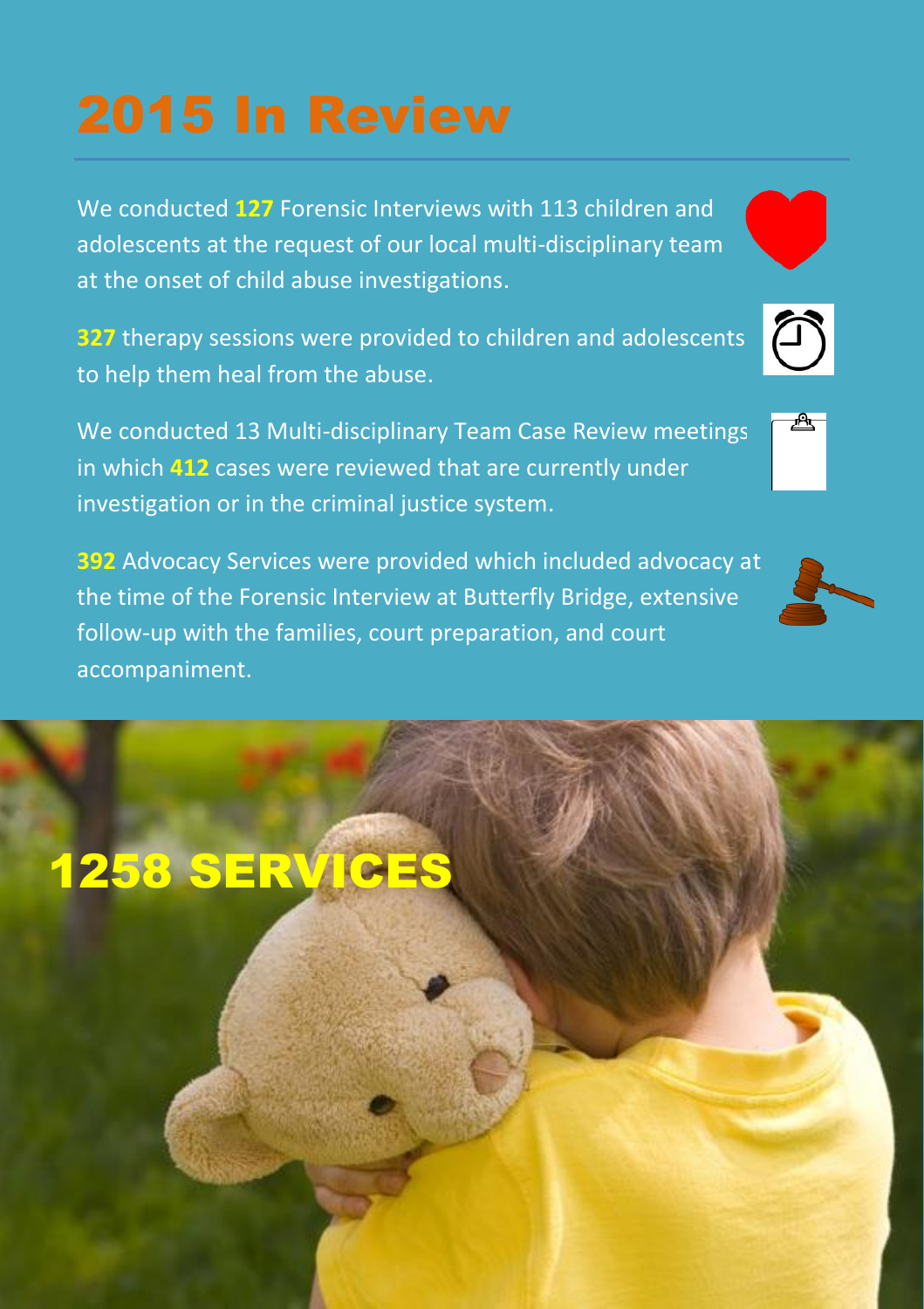**ASSETS**

| <b>CURRENT ASSETS</b>               |                                   |             |
|-------------------------------------|-----------------------------------|-------------|
| Operating                           | \$4,416.90                        |             |
| <b>Grant Fund - Special Project</b> | \$27,000.00                       |             |
| <b>TOTAL CURRENT ASSETS</b>         |                                   | \$31,416.90 |
| <b>PROPERTY AND EQUIPMENT</b>       |                                   |             |
| <b>Office Equipment</b>             | \$8,784.43                        |             |
| <b>Other Equipment</b>              | \$1,917.15<br>\$10,701.58         |             |
| Less: Accumulated Depreciation      | (\$1,642.36)                      |             |
|                                     |                                   | \$9,059.22  |
| <b>TOTAL ASSETS</b>                 |                                   | \$40,476.12 |
|                                     |                                   |             |
|                                     | <b>LIABILITIES AND NET ASSETS</b> |             |
| <b>CURRENT LIABILITIES</b>          | \$1,424.34                        |             |
| <b>Federal Income Tax Withheld</b>  | \$718.80                          |             |
| <b>Retirement Withheld</b>          | $\sqrt{225.25}$                   |             |
| <b>Unearned Revenue</b>             | \$27,000.00                       |             |
| <b>TOTAL CURRENT LIABILITIES</b>    |                                   | \$29,368.39 |
| <b>NET ASSETS</b>                   |                                   |             |
| Unrestricted                        | \$11,107.73                       |             |
| <b>TOTAL NET ASSETS</b>             |                                   | \$11,107.73 |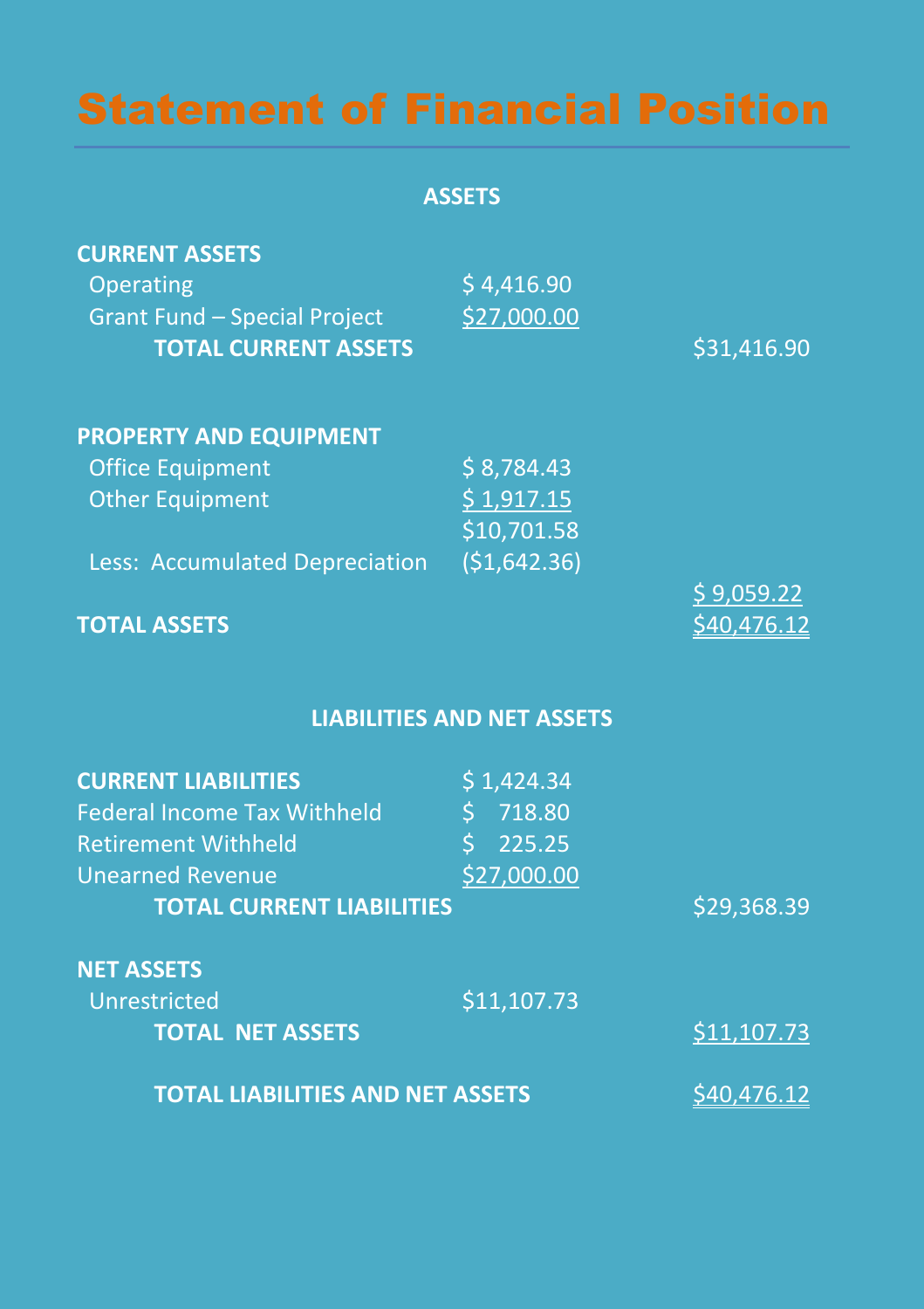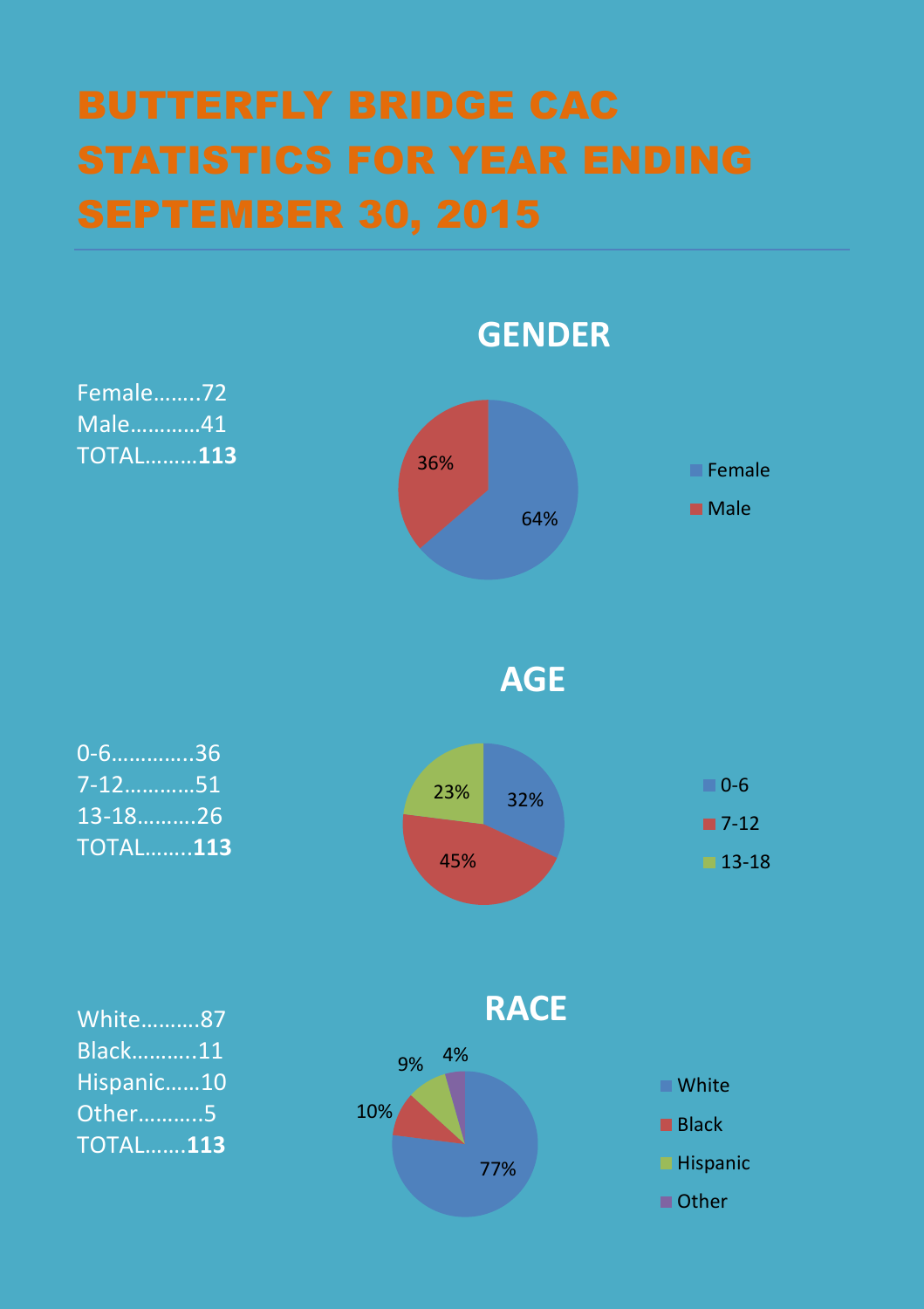| Sexual Abuse85               |  |
|------------------------------|--|
| Physical Abuse15             |  |
| <b>Witness to Violence13</b> |  |
| <b>TOTAL113</b>              |  |





**Relationship of Alleged Offender to child**

| Parent26                 |  |
|--------------------------|--|
| Step-parent5             |  |
| Other family member14    |  |
| Juvenile family member12 |  |
| Adult acquaintance30     |  |
| Juvenile acquaintance10  |  |
| Other known person16     |  |



Parent

■ Step-parent

- Other family member
- **Juvenile family** member
- Adult
- acquaintance **Juvenile**
- acquaintance ■ Other known person

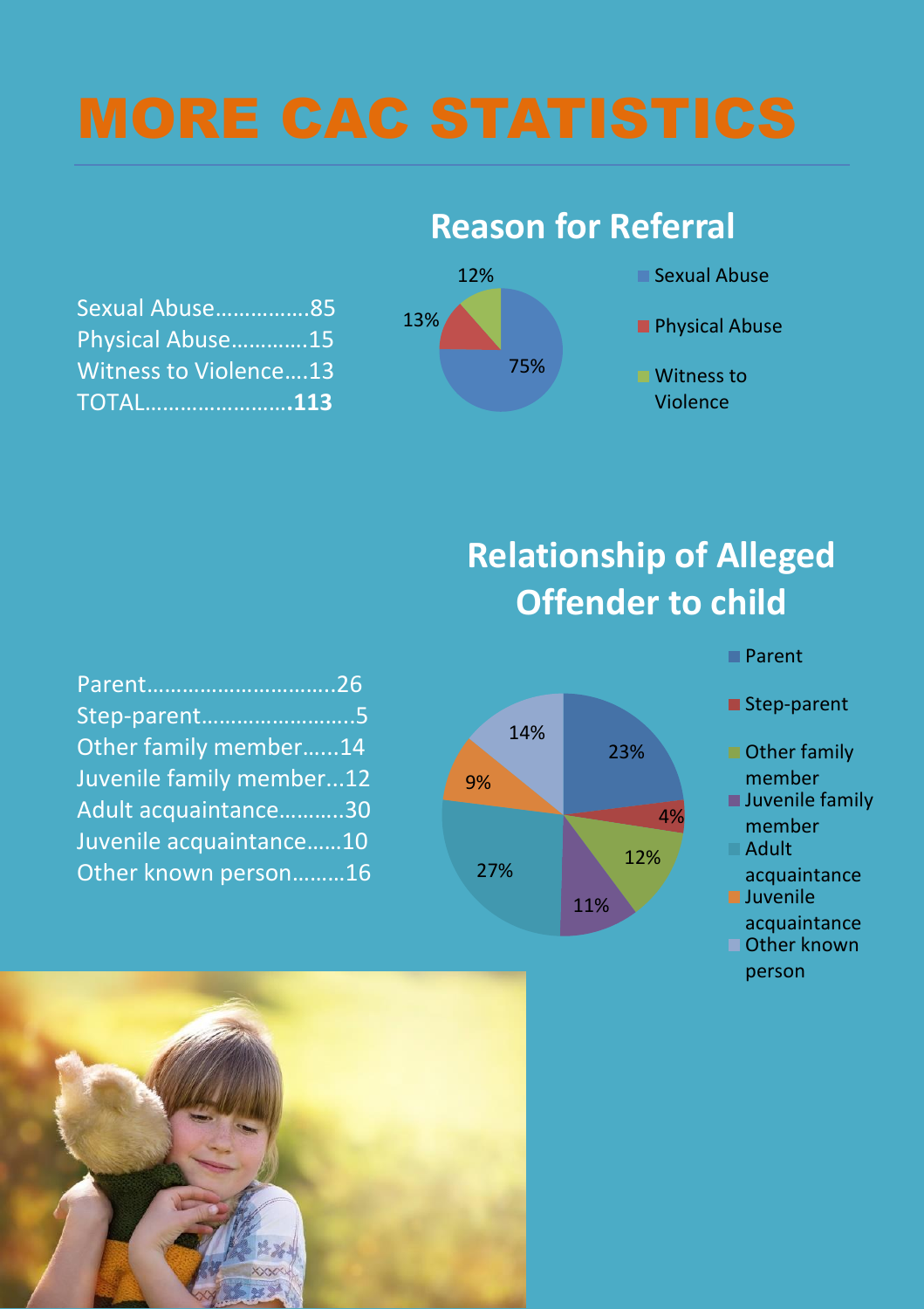# **INCOME**



# **EXPENSES**

| Change in Net Assets\$ 8,500 |  |
|------------------------------|--|
|                              |  |
| Net Assets, Ending\$11,108   |  |